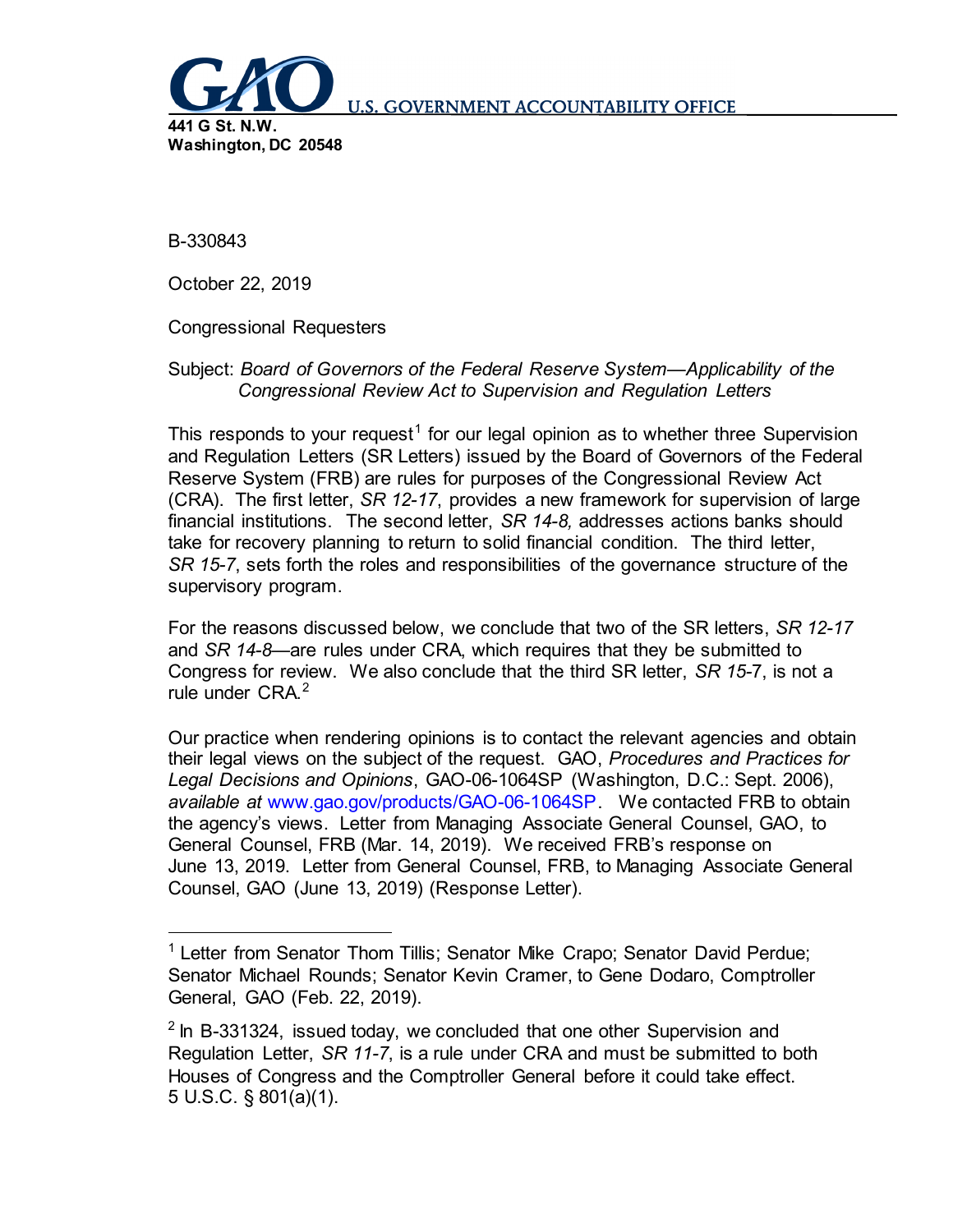#### BACKGROUND

#### FRB's authority and responsibilities

FRB has regulatory and supervisory jurisdiction over several types of financial institutions including state-chartered banks that are members of the Federal Reserve System, bank holding companies, and foreign bank holding companies operating in the United States.[3](#page-1-0) *See, e.g.*, 12 U.S.C. §§ 325, 1844. FRB has the authority to inspect the financial condition of an institution under its jurisdiction to ensure the institution is not at risk of insolvency. *See, e.g.*, 12 U.S.C. §§ 325, 1844. When FRB inspects the financial condition of an institution, it inspects the institution's safety and soundness. FRB, *The Federal Reserve System Purposes and Functions* 74 (10th ed. 2016). FRB performs safety and soundness reviews through risk-based examinations. *Id.* at 83. These examinations are conducted through on-site examinations and inspections as well as off-site scrutiny and monitoring. *Id.* For the largest institutions, FRB maintains a continuous supervisory presence and full-time examiners. *Id.*

As part of an effort to strengthen its supervision of the largest and most complex institutions, FRB created an internal component called the Large Institution Supervision Coordinating Committee (LISCC). *Id.* at 86. The LISCC is responsible for evaluating the financial conditions of the institutions assigned to it. *Id.* The LISCC supervises domestic bank holding companies that have been designated as global systemically important banks, foreign banking organizations that maintain large and complex operations in the United States, and non-financial institutions that the Financial Stability Oversight Council determines should be under FRB supervision.<sup>[4](#page-1-1)</sup> *Id.* FRB has set the criteria for placing institutions under LISCC supervision and is free to make placement or removal decisions at any time. *See* FRB, *Large Institution Supervision Coordinating Committee available at*  <https://www.federalreserve.gov/supervisionreg/large-institution-supervision.htm> (last visited Oct. 2, 2019).

According to FRB, when examiners believe that guidance on a particular issue is necessary, FRB issues supervisory statements. Response Letter, at 2. These supervisory statements are called SR Letters. SR Letters are intended by FRB to address significant policy and procedural matters related to FRB's supervisory

<span id="page-1-0"></span><sup>&</sup>lt;sup>3</sup> Some non-financial institutions are also subject to FRB's jurisdiction. *See* 12 U.S.C. § 5323.

<span id="page-1-1"></span><sup>&</sup>lt;sup>4</sup> The Financial Stability Oversight Council is a council of the heads of the federal regulatory agencies, as well as representatives from state regulatory agencies and others that is required to identify risks to the financial stability of the United States and respond to emerging threats to the stability of the U.S. financial system.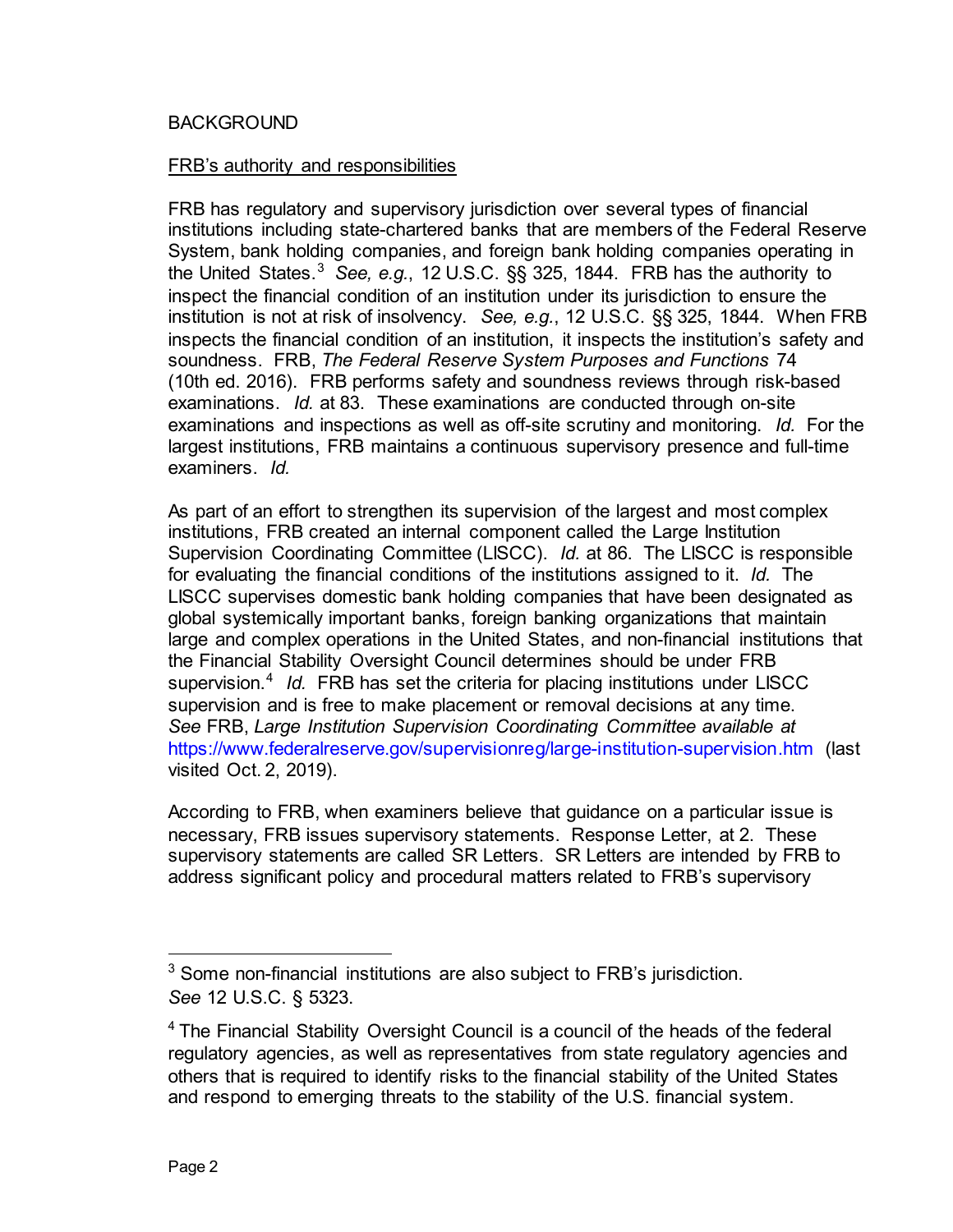responsibilities.<sup>[5](#page-2-0)</sup> The letters provide transparency to the industry and FRB staff concerning supervisory insights, practices, and approaches. *Id.* According to FRB, SR Letters are not binding on any institution. *Id.*; *See also* FRB, *Interagency Statement Clarifying the Role of Supervisory Guidance*: *SR 18-5* (Sept. 18, 2018). FRB intended the SR Letters at issue to inform financial institutions of the agency's supervisory views. Response Letter, at 2. Active SR Letters are publicly available on the FRB website.

# SR Letters

A description of each SR Letter at issue follows.

- FRB, Consolidated Supervision Framework for Large Financial Institutions: *SR 12-17/CA 12-14*, (Dec. 17, 2012) (*SR 12-17*) states that it sets forth a new framework of supervision for all institutions under LISCC supervision. *SR 12-17*, at 1. The new framework is designed to enhance resiliency of a firm, to lower the probability of its failure to or inability to serve as a financial intermediary, as well as to reduce the impact on the financial system and the broader economy in the event of a firm's failure. *Id.* at 2. *SR 12-17* details actions firms should take regarding capital and liquidity planning and positions, corporate governance, and management of critical operations, among other things.<sup>[6](#page-2-1)</sup> *Id.* at 4–7.
- FRB, *Consolidated Recovery Planning for Certain Large Domestic Bank Holding Companies: SR 14-8* (Sept. 25, 2014) (*SR 14-8*) addresses actions banks should take for recovery planning to ensure they can return to solid financial condition during times of distress.[7](#page-2-2) *SR 14-8* at 1. *SR 14-8* only applies to eight bank holding companies specifically named in the document; this group is a subset of the LISCC institutions. *Id.* at 1, n. 1.

<span id="page-2-0"></span> <sup>5</sup> FRB, *Supervision and Regulation Letters, available at*  <https://www.federalreserve.gov/supervisionreg/srletters/srletters.htm> (last visited Oct. 02, 2019).

<span id="page-2-1"></span><sup>&</sup>lt;sup>6</sup> For example, *SR 12-17* states that firms should "[u]tilize comprehensive projections of the level and composition of capital and liquidity resources, supported by rigorous and regular stress testing to assess the potential impact of a broad range of expected and potentially adverse scenarios." *SR 12-17* at 4.

<span id="page-2-2"></span> $<sup>7</sup>$  A firm is in recovery when it is experiencing or is likely to encounter considerable</sup> financial distress but could reasonably return to a position of financial strength if appropriate actions are taken. *SR 14-8* at 2. *SR 14-8* provides expectations for institutions' recovery planning processes, and it states institutions should test the effectiveness of their (continued) recovery options under a range of internal and external stresses, among other things. *Id.* at 2–3.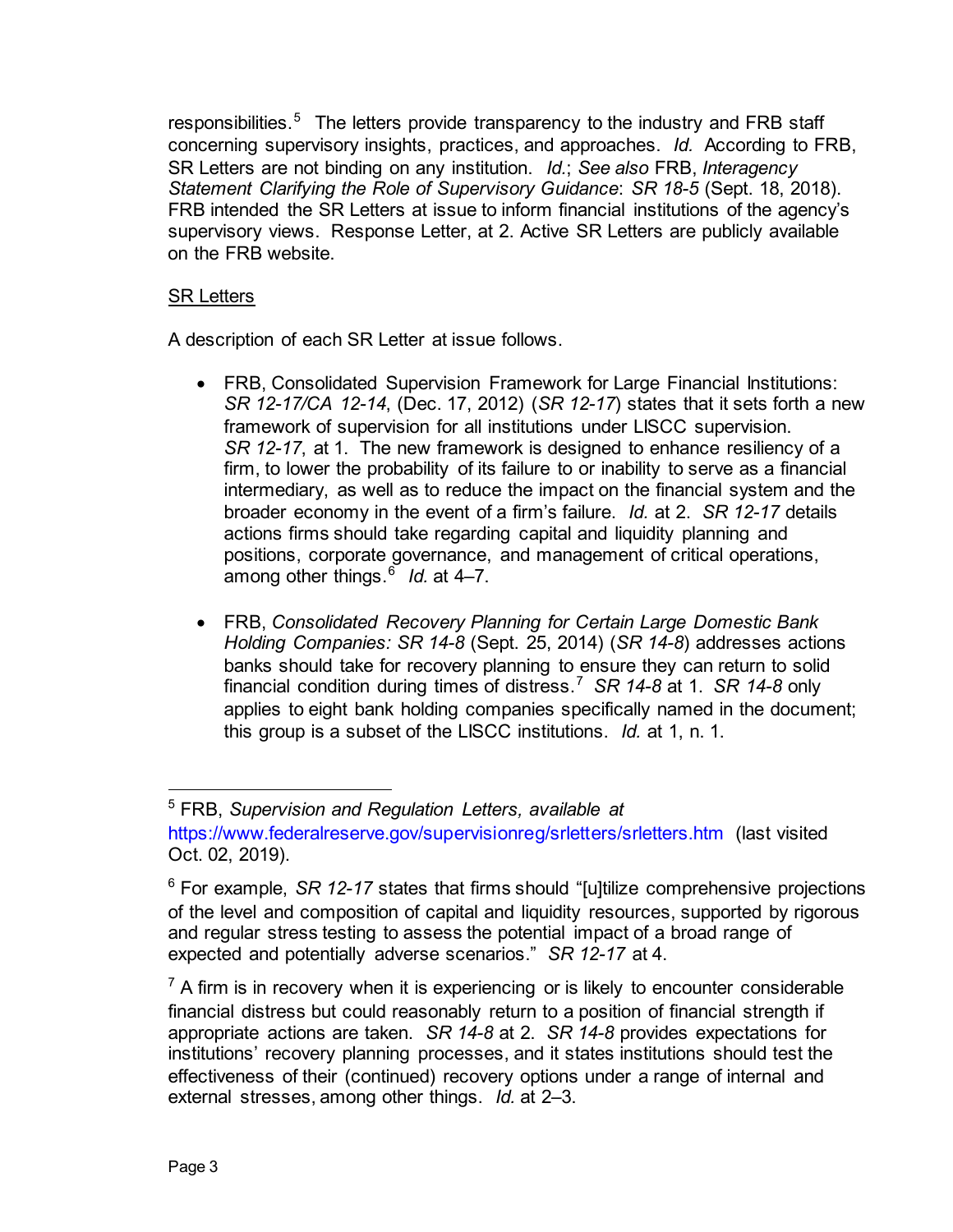• FRB, *Governance Structure of the Large Institution Supervision Coordinating Committee (LISCC) Supervision Program*: *SR 15-7*, (Apr. 17, 2015) (*SR 15-7*) sets forth the roles and responsibilities of the committees, subgroups and dedicated supervisory teams that collectively comprise the LISCC's governance structure. *SR 15-7* at 2.

# The Congressional Review Act

CRA, enacted in 1996 to strengthen congressional oversight of agency rulemaking, requires all federal agencies, including independent regulatory agencies, to submit a report on each new rule to both Houses of Congress and to the Comptroller General before it can take effect. 5 U.S.C. § 801(a)(1). The report must contain a copy of the rule, "a concise general statement relating to the rule," and the rule's proposed effective date. 5 U.S.C. § 801(a)(1)(A). In addition, the agency must submit to the Comptroller General a complete copy of the cost-benefit analysis of the rule, if any, and information concerning the agency's actions relevant to specific procedural rulemaking requirements set forth in various statutes and executive orders governing the regulatory process.  $5 \text{ U.S.C.}$  § 801(a)(1)(B).

CRA adopts the definition of rule under the Administrative Procedure Act (APA), 5 U.S.C. § 551(4), which states that a rule is "the whole or a part of an agency statement of general or particular applicability and future effect designed to implement, interpret, or prescribe law or policy or describing the organization, procedure, or practice requirements of an agency." 5 U.S.C. § 804(3). CRA excludes three categories of rules from coverage: (1) rules of particular applicability; (2) rules relating to agency management or personnel; and (3) rules of agency organization, procedure, or practice that do not substantially affect the rights or obligations of non-agency parties. 5 U.S.C. § 804(3).

FRB did not submit a CRA report for any of the SR Letters to Congress or the Comptroller General. In its letter to our office, FRB did not provide its views regarding whether any of the three SR Letters are rules under CRA or whether any exceptions would apply. Response Letter. FRB explained it is currently reviewing recent guidance from the Office of Management and Budget (OMB) on compliance with CRA. $8$  FRB is reviewing the rules it submits to OMB for major rule determinations as well as its obligation to submit guidance documents.

## ANALYSIS

To determine whether each of the three SR letters are rules subject to review under CRA, we first address whether each SR letter meets the APA definition of a rule. If an SR letter meets the definition of a rule, we next determine whether any of the CRA exceptions apply. We address each SR Letter separately below.

<span id="page-3-0"></span> <sup>8</sup> Office of Mgmt. & Budget. M-19-14, "Guidance on Compliance with the Congressional Review Act" (Apr. 11, 2019).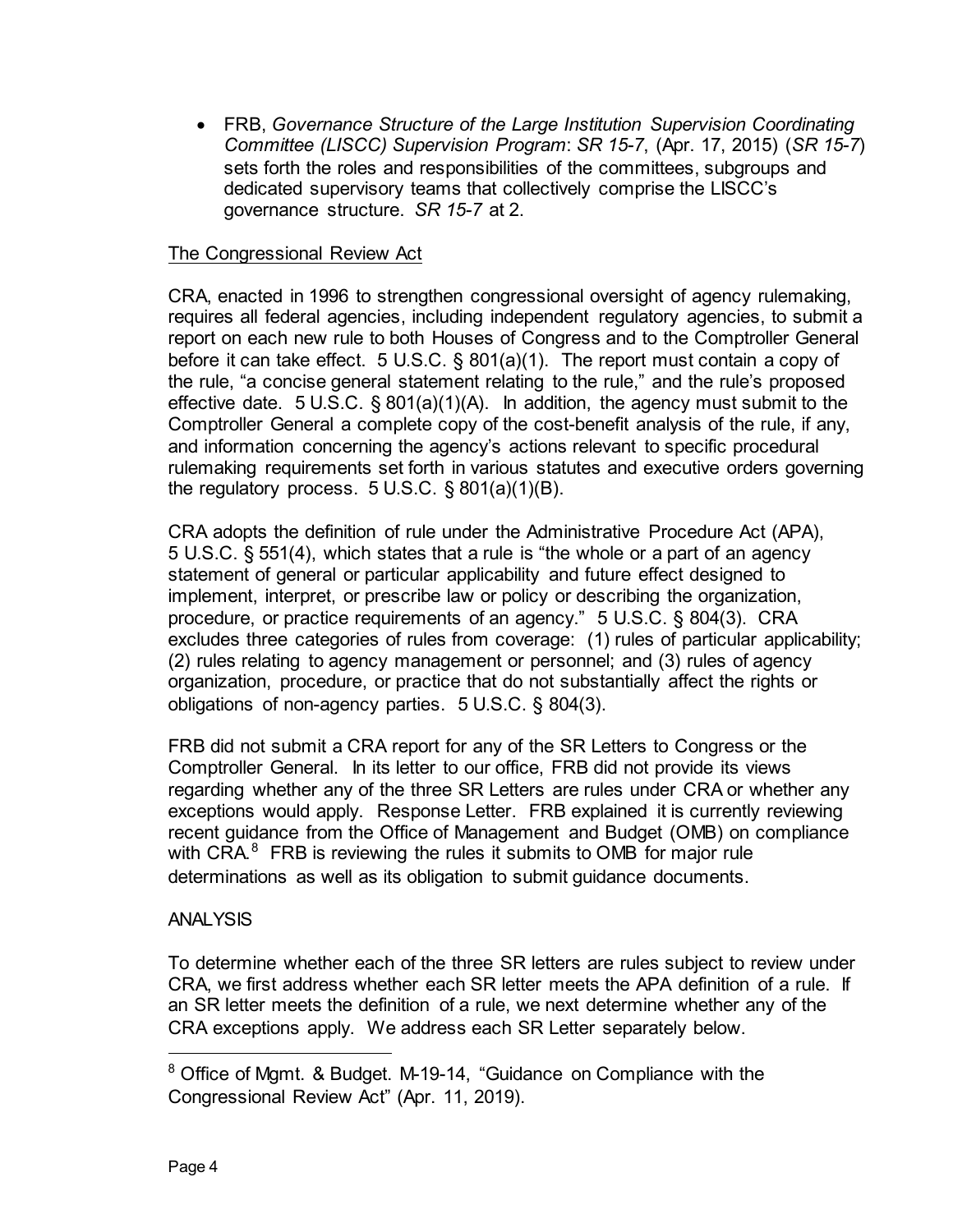# SR 12-17

We conclude that *SR 12-17* meets the APA definition of a rule upon which CRA relies. First, *SR 12-17* is an agency statement as it was issued by FRB. Second, *SR 12-17* is of future effect, as it provides new guidance to banks on actions they should take to increase their resiliency to prepare for future financial distress. *SR 12-17* at 2. *See* B-316048, Apr. 17, 2008 (finding that an agency action was of future effect because the action was prospective in nature since it was concerned with policy considerations for the future rather than the evaluation of past or present conduct). Finally, *SR 12-17* is designed to implement, interpret, or prescribe law or policy as it sets forth supervisory expectations as determined by FRB under its authority to supervise financial institutions to ensure they operate in a safe and sound manner.

*SR 12-17* is similar in language and intent to other FRB guidance documents that we have previously determined to be rules under CRA. *See generally* B-329272, Oct. 19, 2017 (Leveraged Lending). In 2017, we found that interagency guidance on leveraged lending issued by FRB and other agencies was a rule under CRA. *Id.*  The leveraged lending guidance also set forth agency supervisory expectations, stating that financial institutions should take certain actions for the sound risk management of leveraged lending activities. For instance, in one part, the leveraged lending guidance states, "A financial institution's underwriting standard should be clear, written and measurable, and should accurately reflect the institution's risk appetite for leveraged lending transactions." 78 Fed. Reg. 17766, 17772 (Mar. 22, 2013). The language indicated that an institution may need to consider changes to its internal operations and procedures to ensure it was in line with the guidance. This language in the leveraged lending guidance is similar to language contained here in *SR 12-17*, which also provides that institutions should take certain actions to enhance their safety and soundness. $9$ 

In its response letter, FRB stated SR Letters do not establish binding requirements on any institution but only provide transparency to the industry and FRB staff concerning supervisory insights, practices, and approaches. Response Letter. This fact, however, does not change our analysis. In Leveraged Lending, we also explained how the guidance document in that case was a rule under CRA. B-329272 at 4–6. We reached that conclusion based on our prior opinions and the legislative history of CRA. The legislative history states:

"Although agency interpretive rules, general statements of policy, guideline documents, and agency policy and procedure manuals may not be subject to

<span id="page-4-0"></span><sup>&</sup>lt;sup>9</sup> SR 12-17 states, "Additionally, each firm should ensure that critical operations are sufficiently resilient to be maintained, continued, and funded even in the event of failure or material financial or operational distress." *SR 12-17* at 7.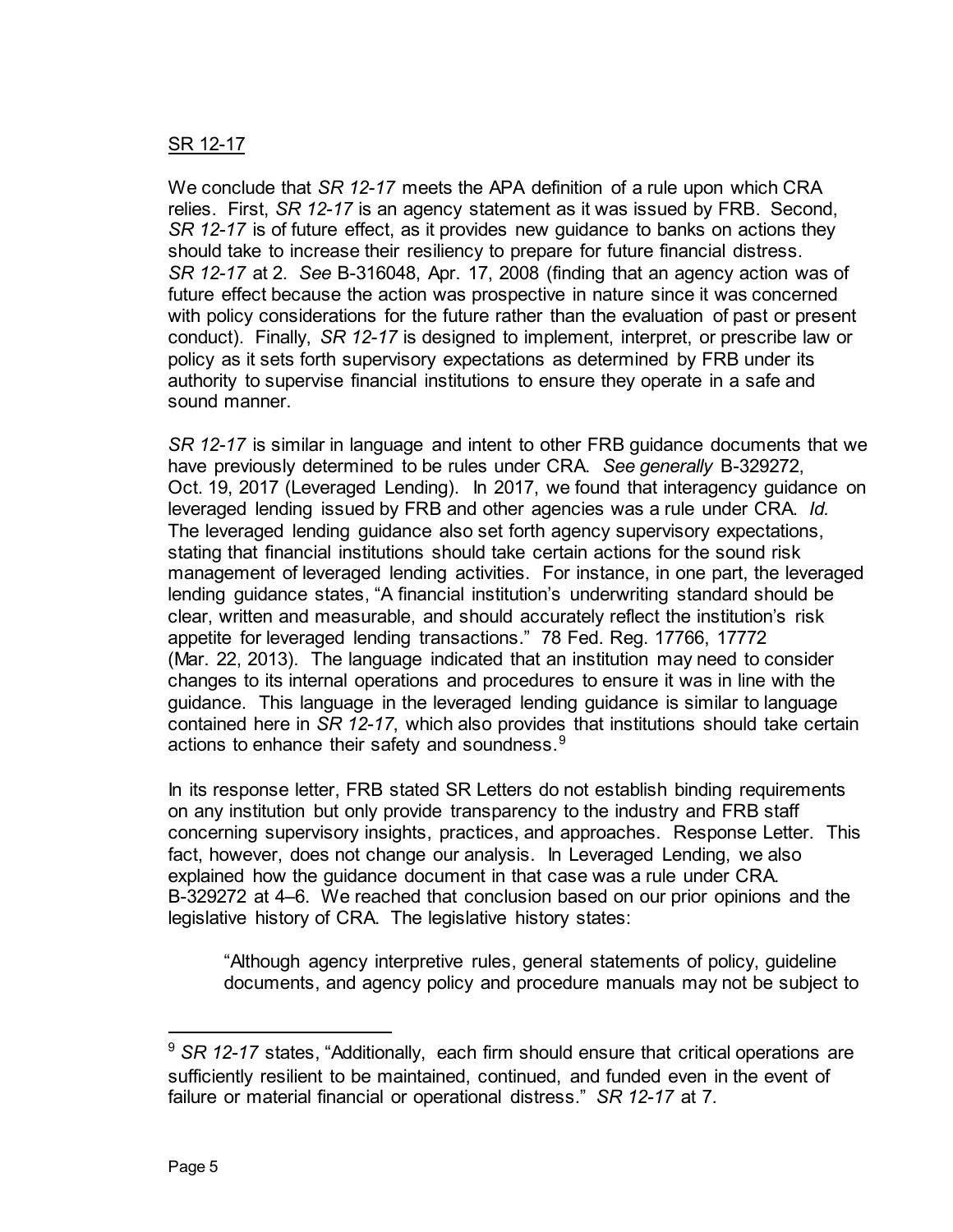the notice and comment provisions of [the APA], these types of documents are covered under the congressional review provisions of [CRA]."

142 Con. Rec. H3005 (daily ed. Mar. 28, 1996). Based on this statement and others in the legislative history, we have concluded the provisions of CRA are to be interpreted broadly. *See, e.g.*, B-329272 at 5. Consequently, even though *SR 12-17* is a non-binding guidance document, similar to the guidance document in our Leveraged Lending opinion, it still meets the APA definition of a rule.

Having concluded that *SR 12-17* meets the APA definition of rule, we now turn to whether any of the three CRA exceptions apply. We conclude they do not. First, *SR 12-17* applies to all institutions under LISCC supervision and is, therefore, a rule of general and not particular applicability. *See* B-287557, May 14, 2001 (determining that all that is required to determine that an agency action is of general applicability is a finding that an agency action has "general applicability within its intended range, regardless of the magnitude of that range"). Second, it deals with actions banks should take and not FRB management or personnel and is, therefore, not a rule of agency management or personnel.

This leaves the exception for rules of "agency organization, procedure, or practice that do not substantially affect the rights or obligations of non-agency parties." 5 U.S.C. § 804(3)(C). We find that this exception does not apply because *SR 12-17* has a substantial impact on the regulated community. We examined a similar issue in 2017, in our review of the 2016 Amendment to the Tongass Land and Resource Management Plan, finding that the plan at issue did not meet this exception because it had substantive impacts on the regulated community. B-238859, Oct. 23, 2017. In that case, the U.S. Department of Agriculture (USDA) sought to revise the Tongass National Forest Plan to identify the uses that could occur in each area of the forest. *Id.* Amongst other things, the agency wanted to amend the Tongass National Forest Plan by transitioning timber harvest activities from old-growth to new-growth trees. *Id.* at 5–6. This transition would affect the kind of timber harvesters could take from the forest, impacting the operations of the harvesters in various ways. *Id.* In doing so, we noted that USDA encoded the agency's substantive value judgment in favor of this transition and would have a substantial impact on the local timber industry. Consequently, because the plan would have a substantial impact on the regulated community, we found the exception did not apply to the plan.

We reached our conclusion in Tongass relying upon the Fifth Circuit's decision in *Phillips Petroleum Co. v. Johnson*, 22 F.3d 616 (5th Cir. 1994).[10](#page-5-0) In that case, the

<span id="page-5-0"></span><sup>&</sup>lt;sup>10</sup> Because CRA exceptions are closely modeled after and similar to APA exceptions, we have used court decisions on the APA exceptions to guide our analysis of the CRA exceptions. *See* B-329926, Sept. 10, 2018. The APA exempts procedural rules from having to undergo notice-and comment rulemaking.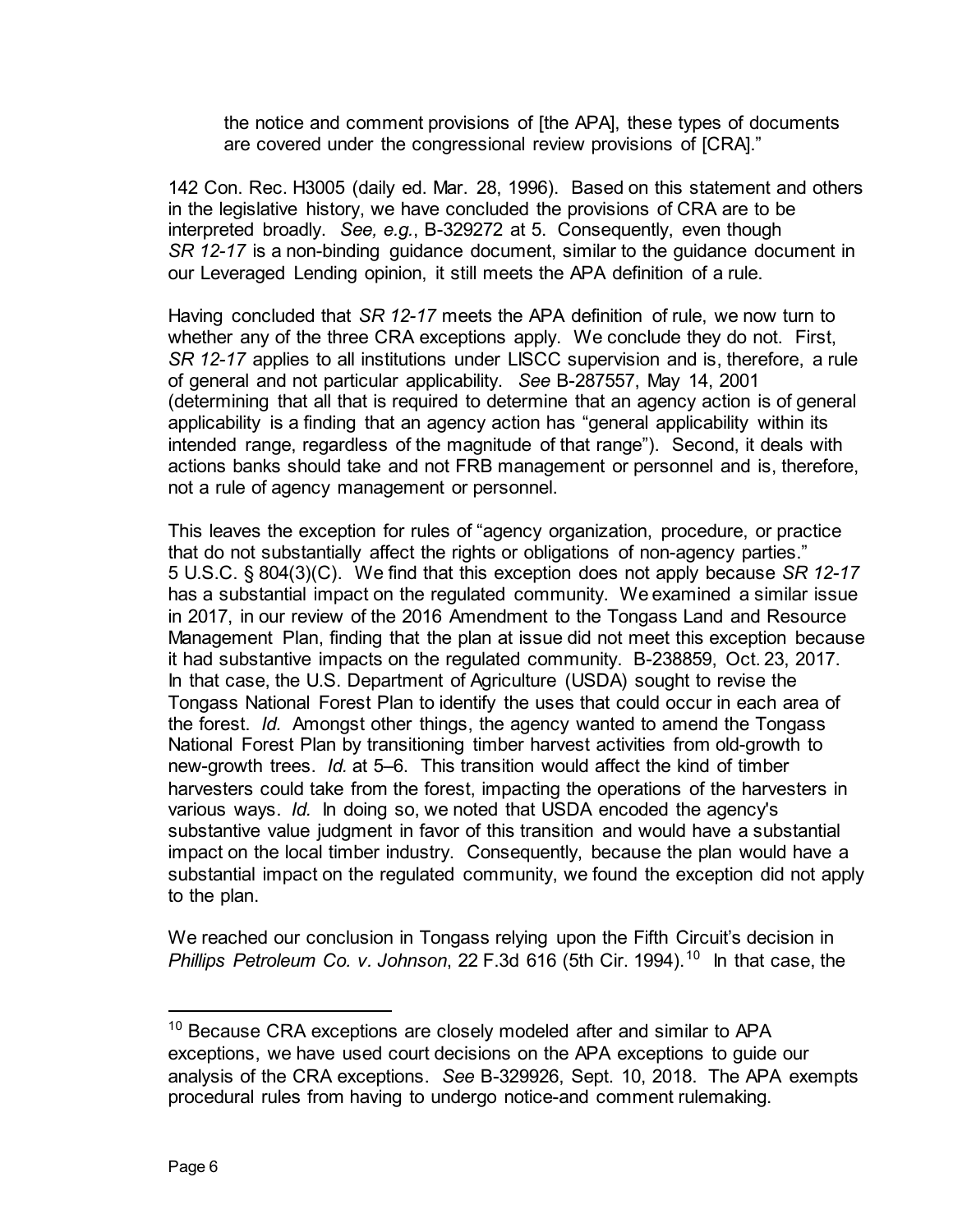court held that an unpublished internal agency paper that changed the criteria for valuing liquid natural gas products used to calculate royalties was a substantive rule subject to APA notice-and-comment rulemaking requirements. *Phillips Petroleum*, 22 F.3d at 620–21. Because the agency paper would dramatically affect the royalty values of all oil and gas leases, the court concluded the paper had a substantial impact on the industry.

As in our 2017 Tongass opinion and *Phillips Petroleum*, *SR 12-17* has a substantial impact on the regulated community. *SR 12-17* lays out actions institutions should take to ensure they are resilient if they enter a period of financial distress and prevent harm to the financial system in case of the institution's failure. *SR 12-17* at 2. These actions include changes to an institution's capital and liquidity planning process and how it manages core business lines and critical operations, among other actions. *Id.* at 4–7. As such, these actions affect an institution's business and internal operations. In both Tongass and *Phillips Petroleum*, the agency actions at issue led to changes to what businesses and other regulated entities could expect from the agency, which could lead to changes in the regulated entities' internal operations and polices as needed. Because the actions listed in *SR 12-17* could also lead to and encourage change to an institution's internal operations, *SR 12-17* has a substantial impact on the regulatory community. Therefore, the exception for rules of agency organization, procedure, or practice that do not substantially affect the rights or obligations of non-agency parties, does not apply.

Having concluded that *SR 12-17* meets the definition of a rule and no exception applies, it must, therefore, be submitted to both Houses of Congress and the Comptroller General for review before it can take effect. 5 U.S.C. § 801(a)(1).

## SR 14-8

To determine whether *SR 14-8* is a rule under CRA, we follow the same statutory framework as applied to *SR 12-17* above. Based on that same analysis, we conclude that *SR 14-8* meets the APA definition of rule and that no CRA exception applies.

First, *SR 14-8* is an agency statement as it was issued by FRB. Second, *SR 14-8* is of future effect as it provides guidance on an additional area of forward-looking supervisory expectations for the eight named bank holding companies to engage in for recovery planning*. SR 14-8* at 1. Third, *SR 14-8* also implements, interprets, or prescribes law or policy as it supplements the guidance provided by *SR 12-17* and sets forth supervisory expectations as determined by FRB under its authority to

l

<sup>5</sup> U.S.C. § 553(b)(A). The CRA exemption for rules of agency organization, procedure, or practice that do not substantially affect the rights or obligations of nonagency parties was modeled after this exception. *See* 142 Cong. Rec. S3683-01, S3687 (daily ed. Apr. 18, 1996).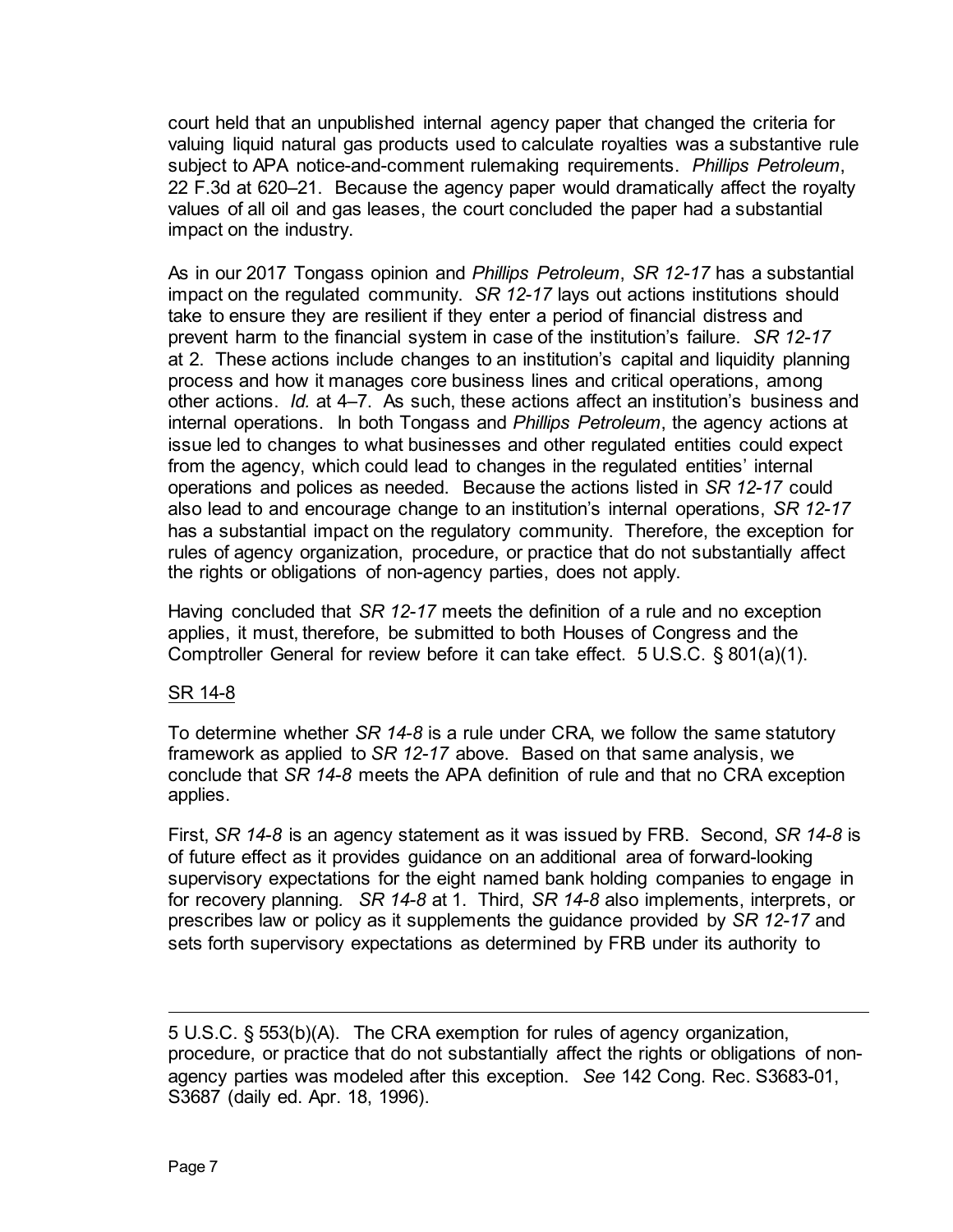supervise financial institutions to ensure they operate in a safe and sound manner.<sup>[11](#page-7-0)</sup> Also, the same analysis above regarding the non-binding nature of *SR 12-17* applies to *SR 14-8* for the same reasons outlined on page 6.

Having concluded *SR 14-8* meets the APA definition of a rule, we now turn to the applicability of any of the CRA exceptions. We can conclude that the second and third exceptions do not apply. With regard to the second exception, the guidance deals with actions banks should take and not FRB agency management or personnel. With regard to the third exception, the guidance does not meet the exception for rules of "agency organization, procedure, or practice that do not substantially affect the rights or obligations of non-agency parties" for the same reasons outlined, on pages 6–8 above, for *SR 12-17*. Specifically, because the actions listed in *SR 14-8* could also lead to and encourage change to an institution's internal operations, *SR 14-8* has a substantial impact on the regulatory community. This leaves the first exception for rules of particular applicability. 5 U.S.C. § 804(3)(A).

*SR 14-8* only applies to eight bank holding companies specifically named in the guidance. *SR 14-8* at 1, n. 1. These eight bank holding companies are a subset of the institutions under LISCC supervision, and the unnamed LISCC institutions are not subject to the guidance. *Id.* at 1. As noted earlier, FRB sets the selection criteria and process for placing institutions under LISCC supervision, and the same holds true for institutions subject to this guidance. According to FRB, the selected firms were identified as posing an elevated risk to U.S. financial stability at the time of issuance. Response Letter*,* at 2.

Rules of particular applicability are addressed to specific, identified entities. *American Broadcasting Co., Inc. v. FCC*, 682 F.2d 25, 31–32 (2d Cir. 1982) (explaining that, ". . . [a] rule is one of particular applicability if it is addressed to and served upon named persons."); *Recommendations and Miscellaneous Statements*, 39 Fed. Reg. 4846, 4849 (Feb. 7, 1974) (explaining that a rule of general applicability is one with an open class but a rule of particular applicability is limited to those named). The legislative history of CRA and relevant case law indicate rules of particular applicability are those rules that not only are addressed to an identified entity and but also address actions that entity may or may not take, taking into account facts and circumstances specific to that the entity.

According to the legislative history of CRA:

"Most rules or other agency actions that grant an approval, license, registration, or similar authority to a particular person or particular entities, or grant or recognize an exemption or relieve a restriction for a particular person or particular entities, or permit new or improved applications of technology for

<span id="page-7-0"></span><sup>&</sup>lt;sup>11</sup> For example, it states, "To address this gap in companies' planning and to enhance their safety and soundness, [the eight named bank holding companies] should proactively plan and prepare for such events." *SR 14-8* at 1–2.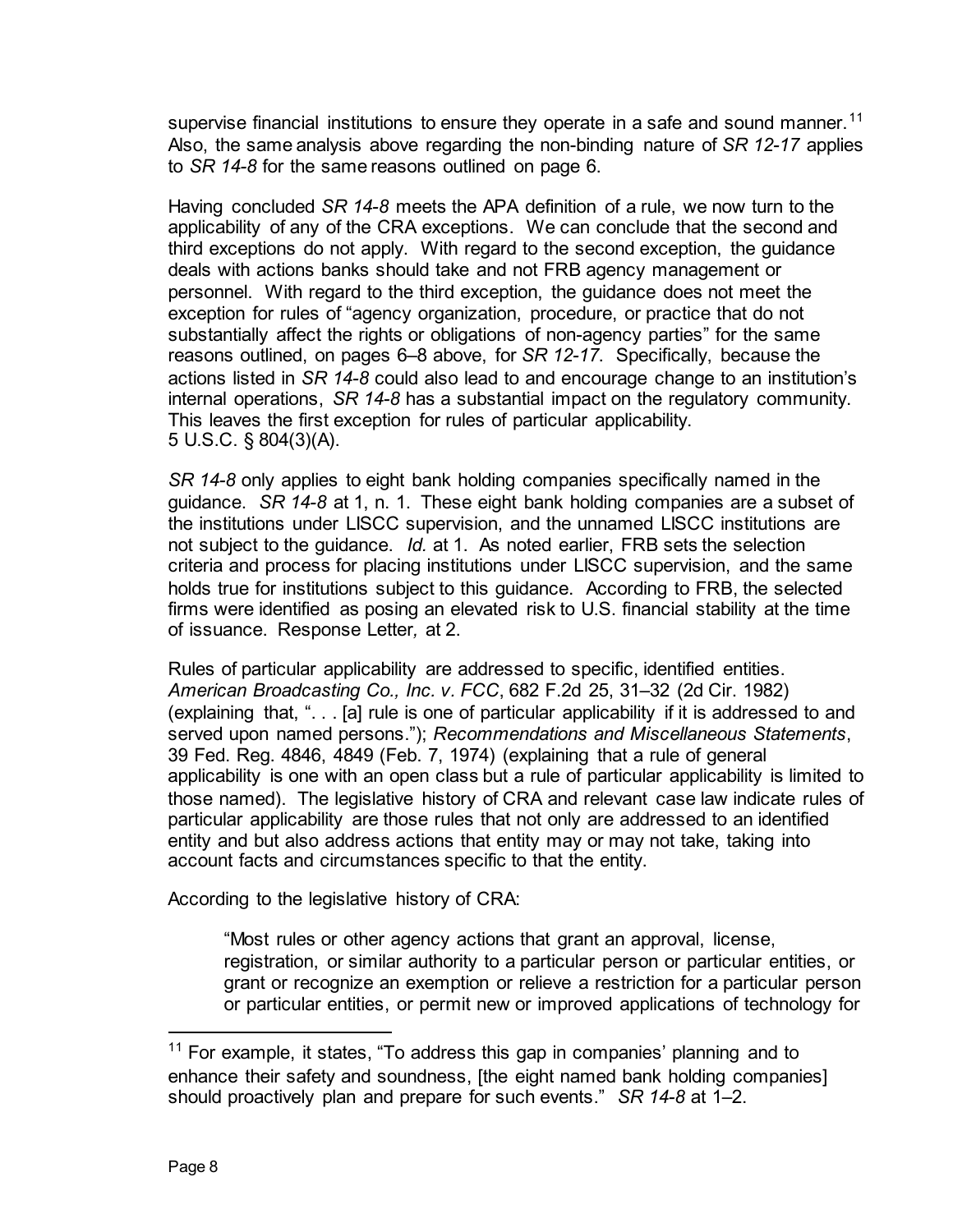a particular person or particular entities, or allow the manufacture, distribution, sale, or use of a substance or product are exempted under subsection 804(3)(A) from the definition of a rule."<sup>[12](#page-8-0)</sup>

142 Cong. Rec. S3683-01, S3687 (daily ed. April 18, 1996). In all of the aforementioned examples, the agency instructs or permits an identified entity to perform or not to perform a specific act due to the relevant facts and circumstances. The legislative history highlights Internal Revenue Service (IRS) private letters as examples. *Id.* ("IRS private letter rulings . . . are classic examples of rules of particular applicability . . ."). IRS issues private letter rulings to taxpayers who request a specific ruling on the facts of their situation.[13](#page-8-1) *Id.* IRS issues private letter rulings only to specific taxpayers to either approve or disapprove the taxpayer's proposed tax consequences of a potential transaction given the relevant facts and circumstances.

The limited case law that has addressed what constitutes a rule of particular applicability is consistent with the legislative history. *American Broadcasting Companies* dealt with the FCC's approval of a rate increase for AT&T. *American Broadcasting Co*., 682 F.2d at 27–30. The court only addressed the first issue of whether the rule was addressed to a specific entity because ratemaking is specifically considered a rule of particular applicability by the legislative history of the APA. *Id.* at 32 (quoting Attorney General's Manual on the Administrative Procedure Act 22 (1947)). There, the court concluded that FCC permitted a specific entity, AT&T, to engage in a specific act, increase subscriber rates, based on the relevant facts and circumstances. *Id.* at 31–32.

Here, while there are specified entities—the eight named bank holding companies— FRB does not address individualized actions that an identified entity may or may not take based on the individual circumstances of each bank holding company with respect to this guidance. Instead, *SR 14-8* covers recovery planning generally and focuses on a variety of actions the eight bank holding companies should consider or take. This difference is highlighted when compared with IRS private letter rulings. There, the IRS tells a taxpayer whether or not they may conduct the transaction in question to obtain the taxpayer's desired tax consequences based on the facts and

<span id="page-8-0"></span> $12$  The legislative history also provides examples of rules of particular applicability such as import and export licenses, individual rate and tariff approvals, wetlands permits, grazing permits, plant licenses or permits, drug and medical device approvals, new source review permits, hunting and fishing take limits, incidental take permits, broadcast licenses, and product approvals.

<span id="page-8-1"></span><sup>13</sup> IRS states, "A [private letter ruling] is appropriate when the *issuer/taxpayer* wishes to confirm with the IRS that *a prospective transaction* will not likely result in a tax violation." IRS, *Tax Exempt Bonds Private Letter Rulings: Some Basic Concepts*, *available at* [https://www.irs.gov/tax-exempt-bonds/teb-private-letter-ruling-some](https://www.irs.gov/tax-exempt-bonds/teb-private-letter-ruling-some-basic-concepts)[basic-concepts](https://www.irs.gov/tax-exempt-bonds/teb-private-letter-ruling-some-basic-concepts) (emphasis added).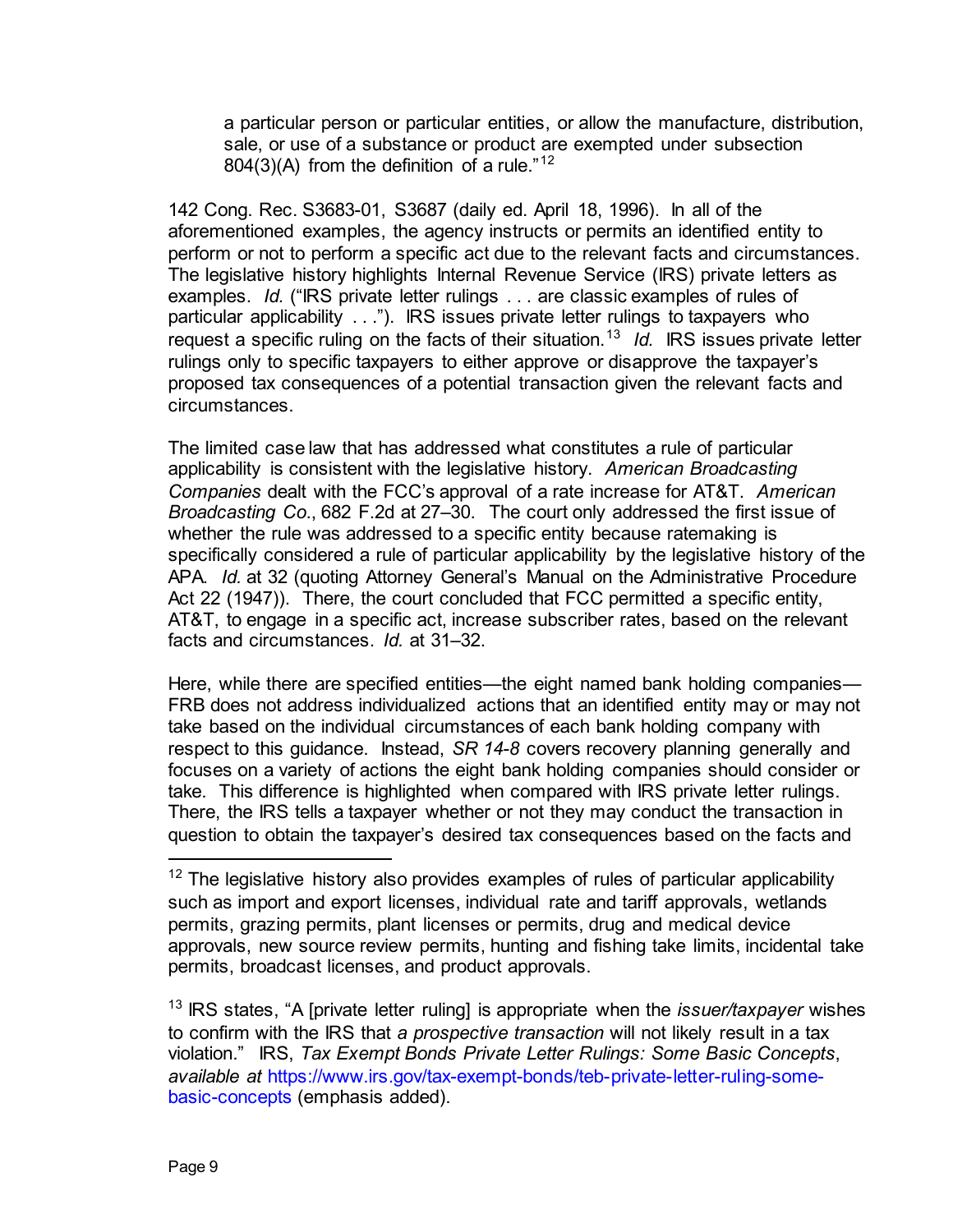circumstances described by the taxpayer. Here, *SR 14-8* does not address any individualized and discreet action a bank holding company should or should not take like the private letter rulings. While *SR 14-8* does provide the minimum elements a recovery plan should address, these are generic instructions to all eight bank holding companies. None of the listed elements are required to be addressed for a specified reason by a specific bank.

While *SR 14-8* does address identified entities, it does not instruct any of the bank holding companies to take any specific act based on particular facts and circumstances. Consequently, the exception for rules of particular applicability does not apply.

Having concluded that *SR14-8* meets the definition of a rule and no exception applies, it must, therefore, be submitted to both Houses of Congress and the Comptroller General for review before it takes effect. 5 U.S.C. § 801(a)(1).

## SR 15-7

Based on the same statutory framework used to analyze *SR 12-17* and *SR 14-8*, we conclude that *SR 15-7* meets the APA definition of rule. Unlike *SR 12-17* and *SR 14-8*, *SR 15-7*meets the exception for rules of "agency organization, procedure, or practice that do not substantially affect the rights or obligations of non-agency parties." 5 U.S.C. § 804(3). Therefore, CRA does not require *SR 15-7* be submitted to Congress and the Comptroller General.

*SR 15-7* meets the APA definition of rule for the same reasons as *SR 12-17* and *SR 14-8*. First, *SR 15-7* is an agency statement as it was issued by FRB. Second, *SR 15-7* is of future effect as it sets out how the LISCC will be structured and operate in future examinations. Third, *SR 15-7* also implements, interprets, or prescribes law or policy because it sets out how FRB will supervise certain types of institutions under its jurisdiction.<sup>[14](#page-9-0)</sup>

Having concluded *SR 15-7* meets the definition of a rule, we now turn to the CRA exceptions. First, *SR 15-7* is a rule of general applicability because it applies to all institutions subject to LISCC supervision. *SR 15-7* at 1. Second, *SR 15-7* is not related to agency management or personnel. This leaves the exception for rules of "agency organization, procedure, or practice that do not substantially affect the rights or obligations of non-agency parties." 5 U.S.C. § 804(3)(C). Because *SR 15-7* only changes the way institutions interact with FRB and does not substantially affect the rights or obligations of the institutions, *SR 15-7* falls within the exception.

<span id="page-9-0"></span><sup>&</sup>lt;sup>14</sup> SR 15-7 states, "The remainder of this letter sets forth the roles and responsibilities of the committees, subgroups, and dedicated supervisory teams that collectively comprise the LISCC's governance structure." *SR 15-7* at 2.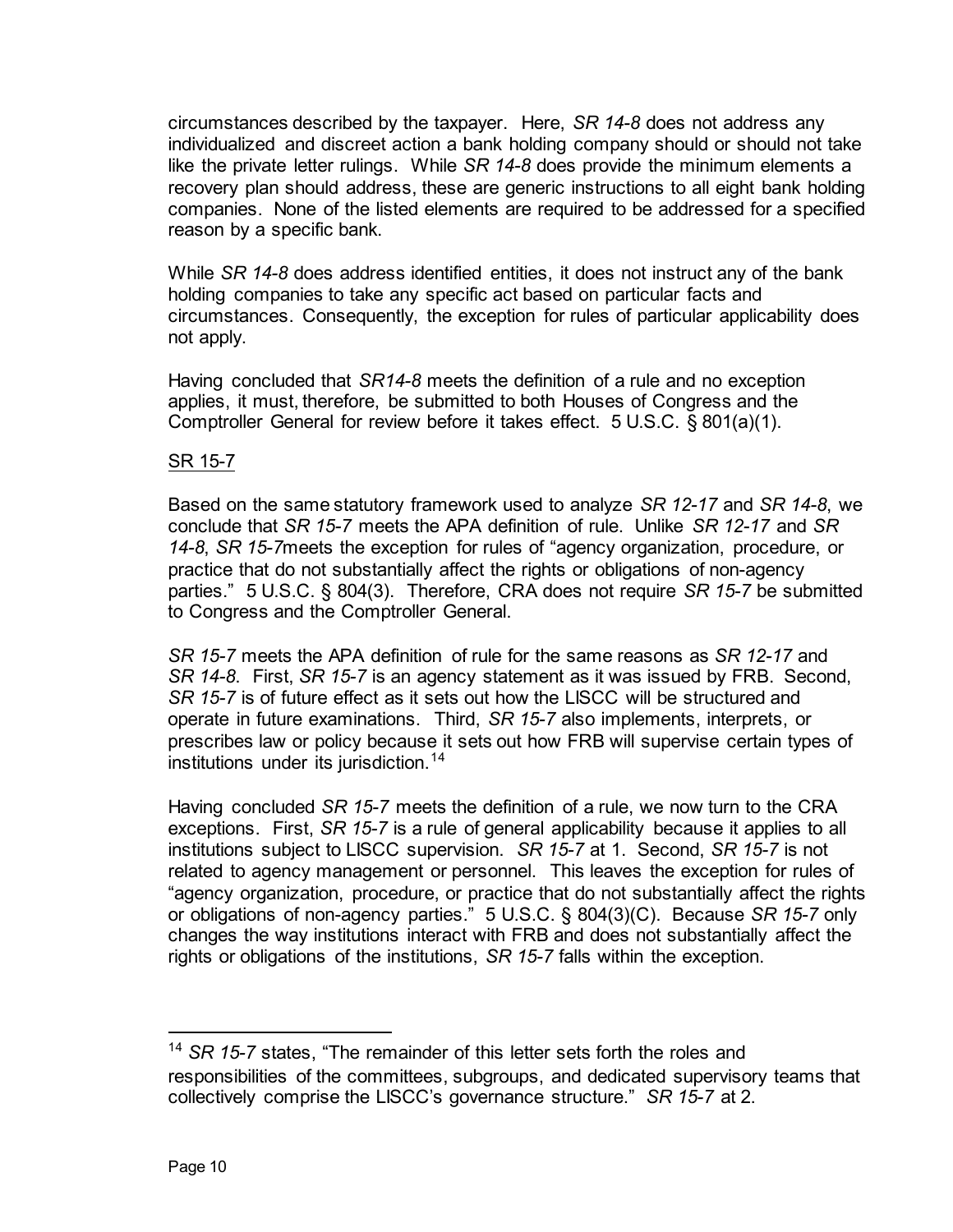The D.C. Circuit held that changes in the way an agency interacts with a non-agency party fall within the APA exception that this CRA exception was modeled after, provided that these changes do not substantially affect the non-agency party's rights or obligations. *James V. Hurson Associates v. Glickman*, 229 F.3d 277 (D.C. Cir. 2000). In *Hurson*, the U.S. Department of Agriculture's Food Safety Inspection Service (FSIS) changed the way it would interact with commercial food producers in the food label approval process. *Id.* at 279. FSIS used to accept label applications by mail or by in-person meetings with staff. *Id.* However, for a variety of reasons, FSIS decided to do away with most in-person meetings and rely mostly on mail applications. James V. Hurson Associates argued that because the agency substantially changed how food producers could interact with it, the rule was invalid because it should have gone through notice-and-comment rulemaking as a substantial rule. *Id.* at 280. The court disagreed. *Id.* at 282. The court stated the rule did not change the substantive criteria the agency would use to evaluate an application; it only changed the procedures used by the agency to evaluate applications, and therefore held that the rule was procedural and not subject to notice and comment.[15](#page-10-0) *Id.* at 281.

This case is similar to *Hurson*. Here, institutions are still required to maintain a safe and sound financial condition and must abide by all legal and regulatory requirements. They also must undergo examinations. *SR 15-7* only explains changes as to how the LISCC is structured to fulfill its responsibilities. *See* note 12. SR 15-7 did not change the substantive criteria FRB applies in examinations.<sup>16</sup> Even though the LISCC structure changed, the substantive guidelines and objectives remained the same. This is similar to *Hurson* where in-person meetings were discontinued by the agency but the agency still used the same substantive criteria to evaluate applications. Because *SR 15-7* does not change the substantive criteria used to examine institutions, it does not substantially affect the rights or obligations of non-agency parties, and, therefore, does fall within the exception for rules of "agency organization, procedure, or practice that do not substantially affect the rights or obligations of non-agency parties." 5 U.S.C. § 804(3).

Having concluded that *SR 15-7* meets the APA definition of a rule but that an exception applies, it is not subject to CRA.

<span id="page-10-0"></span> $15$  This is similar to B-329916 where we found that a change in the timing of IRS enforcement activities under the Patient Protection and Affordable Care Act fell within the exception because the underlying reporting requirements on taxpayers remained the same. *See* B-329916, May 17, 2018.

<span id="page-10-1"></span><sup>16</sup> *SR 15-7* further states, "The LISCC supervisory program's objectives and core areas of focus are described in more detail in [*SR 12-17*]." *SR 15-7* at 1.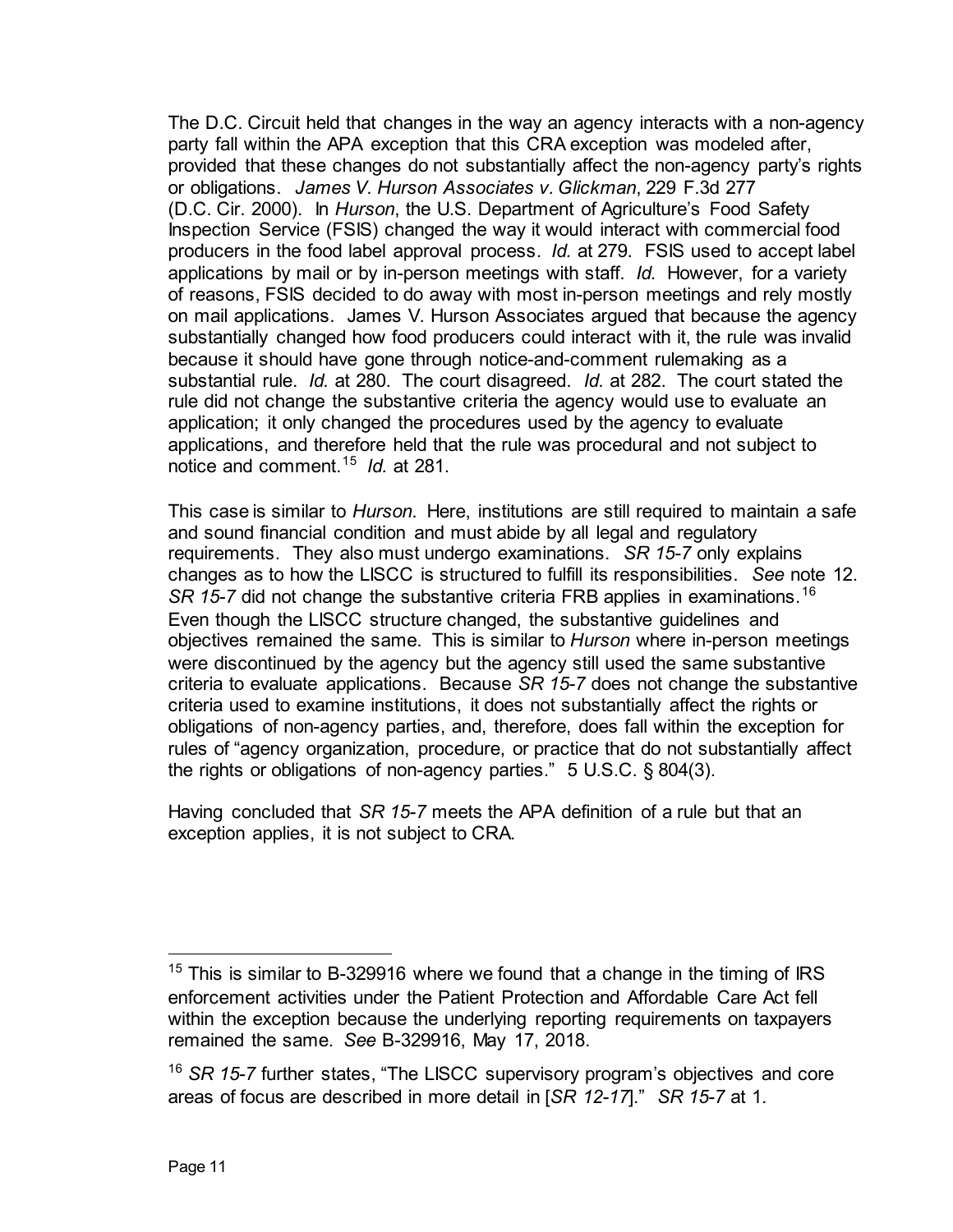## **CONCLUSION**

*SR 12-17* and *SR 14-8* meet the APA definition of a rule and no exception applies. While *SR 15-7* also meets the APA definition of a rule, it falls within the exception for rules of agency organization, procedure, or practice that do not substantially affect the rights or obligations of non-agency parties. Accordingly, given our conclusions above, and in accordance with the provisions of 5 U.S.C. § 801(a)(1), *SR 12-17* and *SR 14-8* are subject to the requirement that they be submitted to both Houses of Congress and the Comptroller General for review before they can take effect. *SR 15-7* is not.

If you have questions about this opinion, please contact Shirley A. Jones, Managing Associate General Counsel, at (202) 512-7227 or Janet Temko-Blinder, Assistant General Counsel at (202) 512-7104.

Sincerely yours,

Thomas H Amisty

Thomas H. Armstrong General Counsel